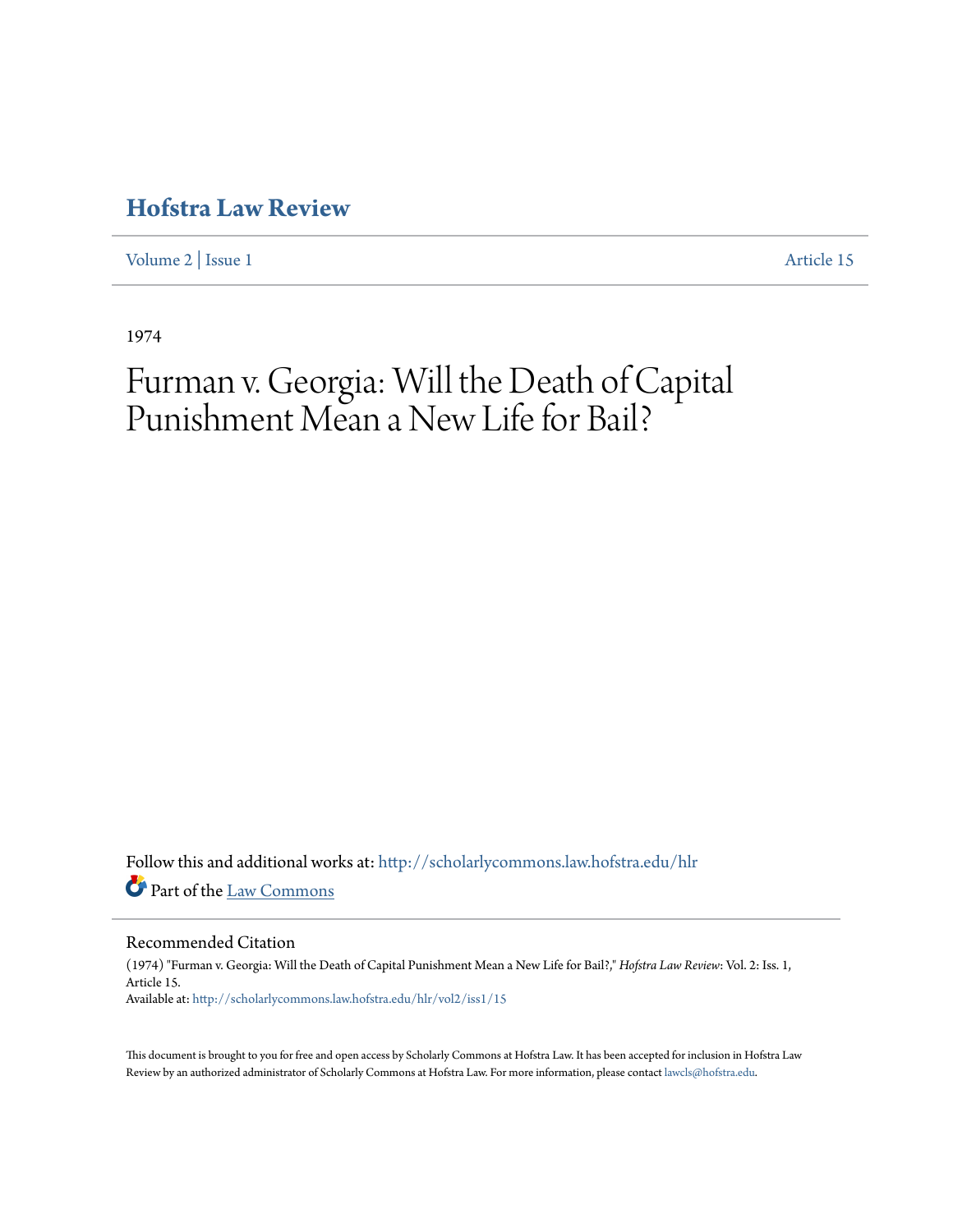432

[Vol. 2, 1974]

One possible function of the vicinage requirement is to permit community standards to be injected into the legal system as a check against harsh and arbitrary administration of justice.<sup>104</sup> While the community may not be able to determine what is criminal, the jury system gives it some ability to say what is not criminal.<sup>105</sup> The assumption here, of course, is that there are identifiable mini-communities which differ significantly from the larger communities of which they are a part. Without going into the general merits of the assumption, it may at least be said to be questionable in the context of the decision in *People v. Jones.* The Los Angeles Superior Court District was broken into smaller divisions for purposes of judicial convenience. There is nothing in *Jones* to indicate that the sub-district lines in Los Angeles County were drawn to reflect identifiable communities. If they were not, then, the mere fact that a geographic area was excluded will not void the jury for failing to reflect a cross section of the community.<sup>106</sup>

Furthermore, even if the sub-districts in Los Angeles County were drawn to reflect contained, distinguishable communities, whatever protection the vicinage requirement as defined by the *Jones* court might offer those communities is substantially weakened by the court's admissions that it would have been proper to select the jury from all over Los Angeles County.

As one author has said.<sup>107</sup>

[E]ssentially we remain faced with the fact that vicinage is an anachronism unsuited to modem conditions and productive of neither better justice nor greater liberty.

The court in *People v. Jones,* by interpreting the vicinage requirement of the Sixth Amendment more strictly than it was ever intended to be, has taken a decisive step in the wrong direction.

### **FURMAN** V. **GEORGIA:** WILL THE **DEATH OF** CAPITAL **PUNISHMENT MEAN A NEW** LIFE **FOR** BAIL?

*Furman v. Georgia'* has effectively abolished capital punish-

105. Note, *Trial by Jury in Criminal Cases,* 69 COLUM. L. **REV.** 419, 425 (1969).

<sup>104.</sup> Note, *The Case for Black Juries,* 79 YALE L.J. 531 (1970).

<sup>106.</sup> *See* **pp.** 420-21, 428 *supra.*

**<sup>107.</sup> HEI.L.R,** *supra* note 44 at 95.

<sup>1. 408</sup> U.S. 238 (1972).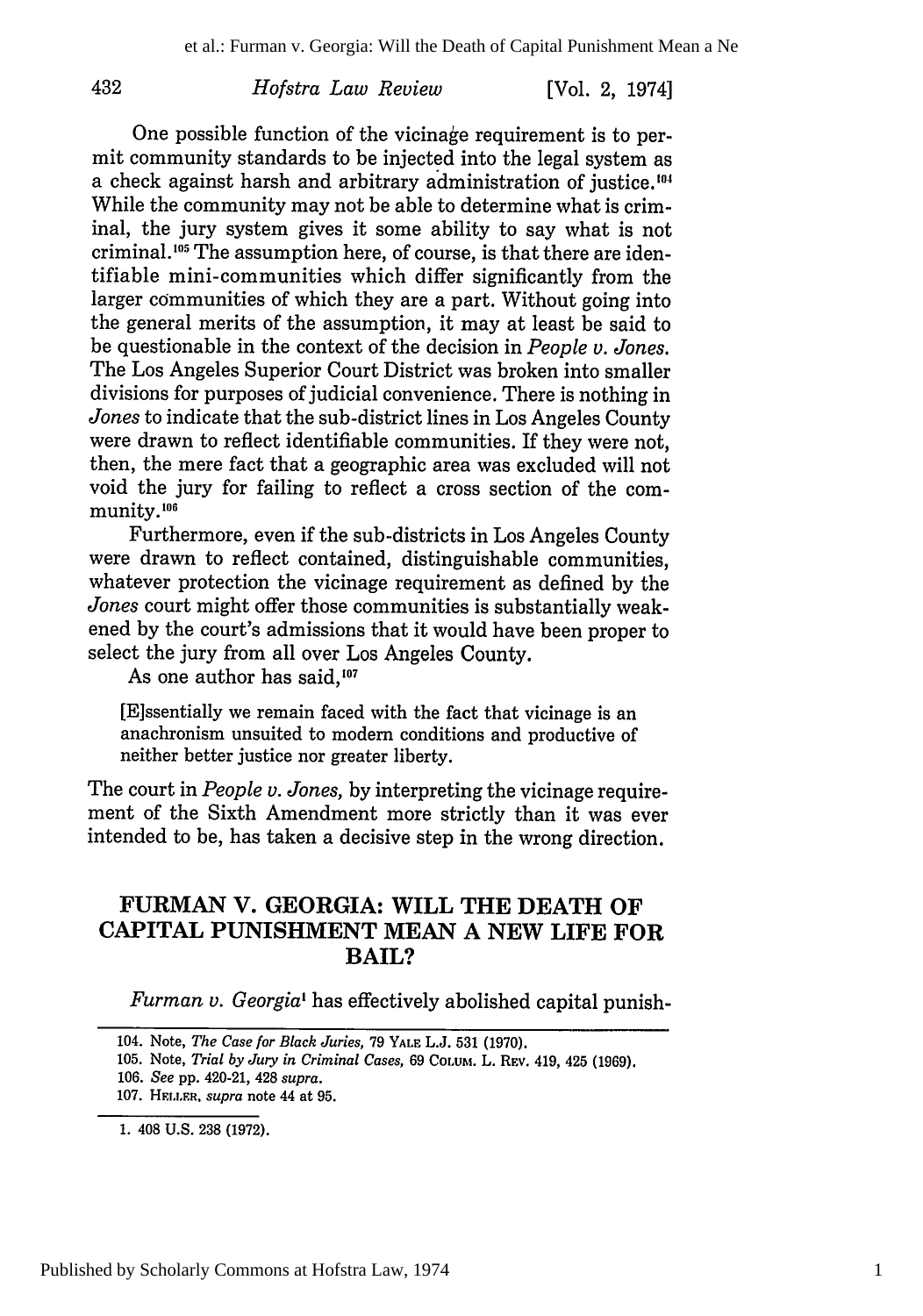ment in the United States for the time being. Five justices concluded, on varying grounds, that capital punishment, per se, or as applied, violates the Cruel and Unusual Punishment Clause of the Eighth Amendment.

Justices Brennan and Marshall based their decisions on the abhorrent nature of the punishment. Justices Stewart and White grounded their opinions on the discriminatory nature of the discretionary application of capital punishment. Justice Douglas, while relying on that same discriminatory aspect, raised the possibility that even a mandatory death penalty might violate the Eighth Amendment if it were applied in an uneven fashion through, possibly, the misuse of prosecutorial discretion.

Since many states have constitutional provisions which guarantee a right to bail except in certain capital offenses, a universal right to bail should logically result in those states as a result of the abolition of capital punishment<sup>2</sup> by *Furman*. "Hence, where the legislature abolishes capital punishment for any or for all offenses, the offenses so affected are bailable as of right under the constitutional guarantee."<sup>3</sup>

Traditionally, the only purpose of bail is to assure the presence of the accused at trial. The sole test would seem to be whether the defendant will appear.<sup>4</sup> "The basic principle underlying the right to reasonable bail is the presumption of innocence and any denial of personal liberty must meet the test of due process."<sup>5</sup> The goal is "[T]o combine the administration of criminal justice with the convenience of a person accused but not proved to be guilty."6

- 5. Gaertner v. State, 35 Wis. 2d 159, 150 N.W.2d 370, 373 (1967).
- 6. 6 Au. **JUR.** *Bail and Recognizance* §6 (rev. ed. 1950). *See* **8** C.J.S. *Bail* §30 (1962).

"The setting of bail may not be used as a device for keeping persons in jail upon an indictment pending their trial. Rather, it is to enable a defendant to stay out of jail until he has been found guilty, while guaranteeing his presence at trial." Workman v. Cardwell, 338 F. Supp. 893, 898 (N.D. Ohio 1972); *See* State v. Kauffman, 20 S.D. 620, 108 N.W. 246 (1906).

"Its true purpose is to free the defendant from imprisonment and to secure his presence before court at an appointed time. It serves to recognize and honor the presumption under law that an accused is innocent until proven guilty." State *ex rel.* Wallen v. Noe, 78 Wash. 2d 484, 475 P.2d 787, 789 (1970).

*But see* 8 C.J.S. *Bail* §36(1) (1962), which states that fear for the safety of a government witness may justify a denial of bail. And, Justice Douglas, sitting as a circuit justice, claimed bail could be denied "if, for example, the safety of the community would be

<sup>2.</sup> The phrase "abolition" is used in this paper to refer to the abolition of capital punishment.

<sup>3.</sup> **8** C.J.S. *Bail* §35 (1962).

<sup>4.</sup> State v. Johnson, 61 N.J. 351, 294 A.2d 245 (1972).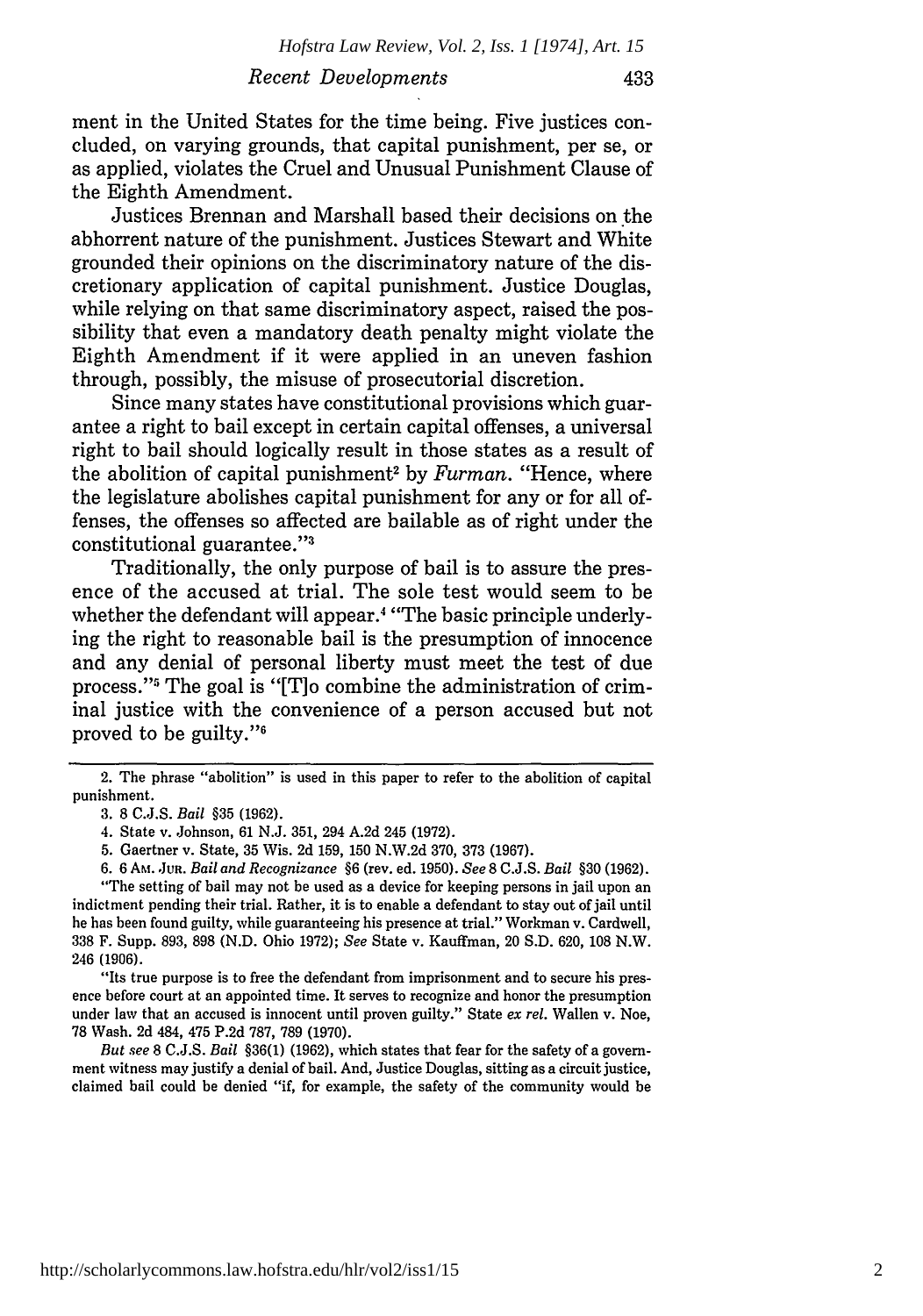#### **[Vol. 2, 1974]**

Therefore, the basis for the capital crimes qualification in state right-to-bail provisions would seem to be the overwhelming likelihood of flight **by** an accused capital offender faced with the prospect of the death penalty. That likelihood of flight being the sole basis of bail denial under traditional theories of bail, the removal of that likelihood, through *Furman's* abolition, should require a universal right to bail in those states with constitutional right-to-bail provisions. Bail, however, might be thought to serve another purpose besides simply assuring the defendant's presence at trial. Some courts, without explicitly offering any such additional rationale for bail, have simply held that abolition does not lead to a universal right to bail. That is the issue raised **by** the cases discussed here.

Thirty-four states have constitutional provisions granting a right to bail in criminal offenses except in capital cases in certain instances. 7 Typical of these is California's: **"All** persons shall be bailable **by** sufficient sureties, unless for capital offenses when the proof is evident or the presumption great."" Seven more states have the same guarantee, but the qualification is broader: in these instances, the state constitution grants the right to bail unless the defendant is accused of "murder or treason"<sup>9</sup> or "unless charged with a capital offense or an offense punishable **by** life imprisonment"<sup>10</sup> instead of defining the qualification solely in

Protection of **the** defendant himself, under traditional bail theory, should not be a relevant consideration unless the danger to him would prevent his appearance at trial. "Obviously, the court had no power to require a bond from the defendant to protect him from violence. The only ground for increase of bail was that it seemed to the court necessary in order to secure the defendant's attendance for trial." State *ex rel.* Ryan v. Kjelstad, **230** Wis. **579,** 284 N.W. 554, **556 (1939).**

**7. ALA. CONST. art. I, §16; ALASKA** CONsT. **art. I, §11;** Amz. **CONST.** art. 2, §22; **AnK. CONsT. art. II §8; CAL. CONST. art. I, §6; COLO. CONST. art. II, §19; CONN. CONST. art. I, §8; DEL. CONST. art. I, §12; IDAHO CONsT. art. I, §6; ILL. CONST. art. I, §9; IOWA CONST. art. I, §12; KANSAS CONST. B. of R., §9; KY. CONsT. art. I, §16; LA. CONST. art. 1, §12; MINN. CONST. art. I, §7; Miss. CONsT. art. 3, §29; Mo. CONsT. art. 1, §20; MONT. CONST. art. I,** §19; Nev. Const. art. I, §7; N.J. Const. art. I, §11; N.M. Const. art. II, §13; N.D. Const. **art. I, §6; OHIO CONST. art. I, §9; OKLA. CoNST. art. II, §8; PA. CONST. art. 1, §14; S.C. CONST. art.** *I,* **§20; S.D. CONST. art. VI, §8; TENN.** *CONST.* **art. I, §15; TExAs CONST. art. I, §11; UTAH CONST. art. I, §8; VT. CONST. ch. 2, §32; WASH. CoNST. art. 1, §20; Wis. CONST. art. 1, §8; WYo. CONST. art. I,** §14.

*8. See* **note 7,** *supra.*

**9. IND. CONST. art. I, §17; MICH. CONsT. art. 1, §15; NEB. CONST. art. 1, §9; ORE. CONST. art. I, §14.**

**10. FIA. CONST. art. I, §14; R.I. CONST. art. 1, §9.**

434

jeopardized," Carbo v. **U.S., 82** S.Ct. **662, 666,** *appeal denied,* **369 U.S. 868 (1962), and** he added, "In my view the safety of witnesses. **. .** has relevancy to the bail issue." *Id.* at **668.**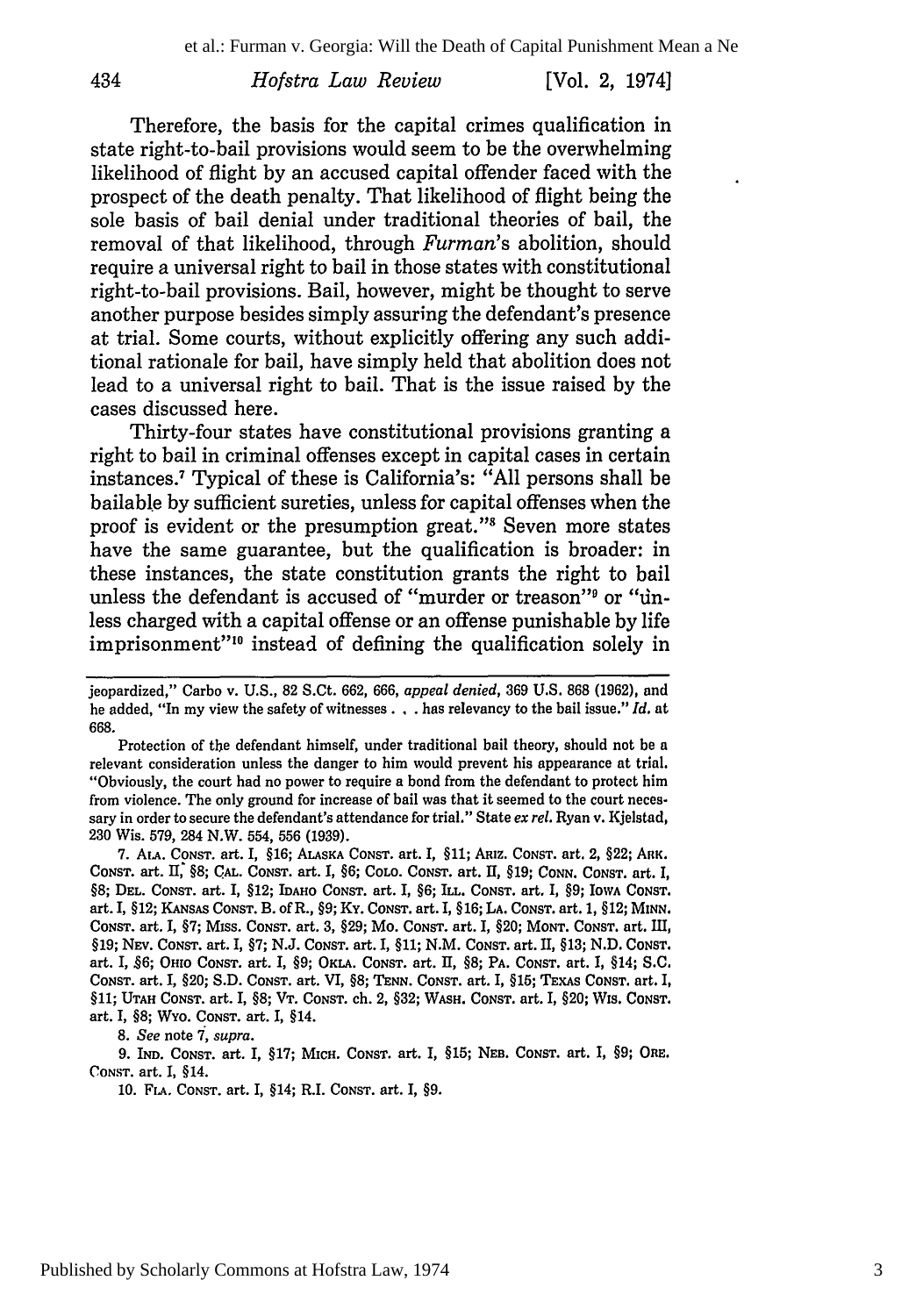#### *Recent Developments*

terms of a capital offense. They thus avoid the problem which abolition might create. The extreme form of this kind of broad qualification is Maine's:"

No person before conviction shall be bailable for any of the crimes which now are, or have been denominated capital offences since the adoption of the Constitution, when the proof is evident or the presumption great, whatever the punishment of the crimes may be.

The nine remaining states have no right-to-bail provision, but have, as do all the states, a state counterpart to the Eighth Amendment to the U.S. Constitution.

Long before *Furman,* capital punishment had been abolished by a number of states, including those which have right-to-bail provisions in their constitutions. Beginning with Wisconsin, in 1865, these states held uniformly that the right to bail must extend to all cases after abolition since capital cases didn't exist anymore.<sup>12</sup> People v. Anderson, a recent California decision, represents the first time in which a court considered this issue and reached the opposite conclusion.<sup>13</sup>

California, adopting what can be called the "classification" doctrine," held that the legislature, by classifying certain crimes as capital offenses, intended that they be non-bailable under the constitutional provision. This begs the initial question as to whether the legislature *can* make a crime non-bailable after abolition, consistent with the constitutional right-to-bail provision. Although *Anderson* abolished capital punishment in California just prior to *Furman* and spoke only peripherally of the right to bail, it has been followed by a number of courts which have had to deal with the right-to-bail aspects of the *Furman* decision.<sup>15</sup>

<sup>11.</sup> ME. CONST. art. I, §10.

<sup>12.</sup> *In re* Perry, 19 Wis. 711 (1865), 8 A.L.R. 1352; *In re* Welisch, 18 Ariz. 517, 163 P. 264 (1917); *Ex parte* Ball, 106 Kan. 536, 188 P. 424 (1920); *Ex parte* Contella, 485 S.W.2d 910, (Tex. Crim. App. 1972).

<sup>13. 6</sup> Cal.3d 628, 100 Cal. Rptr. 152 n.45, 493 P.2d 880, 899 n.45 (1972) (dictum).

<sup>14. &</sup>quot;Our constitution has defined a class of crimes which permit the denial of bail. Murder is within that class of crimes." People *ex rel.* Dunbar v. District Court, 500 P.2d 358, 359 (Colo. 1972).

<sup>&</sup>quot;[Tihat class of crimes as classified by the legislature still retains the same characteristics they obtained prior to *Furman, . . . . " In re Kennedy, 512 P.2d 201, 203 (Okla.* Crim. App. 1973).

<sup>15.</sup> Those cases which "followed" *Anderson,* in that they utilize the same rationale in viewing the right to bail in formerly capital offenses as unaffected by abolition, are People *ex rel.* Dunbar v. District Court, 502 P.2d 420 (Colo. 1972); State v. Flood, 263 La. 700, 269 S. 2d 212 (1972); Hudson v. McAdory, 268 S.2d 916 (Miss. 1972); Jones v. Sheriff, 509 P.2d 824 (Nev. 1973); *In re* Kennedy, 512 P.2d 201 (Okla. Crim. App. 1973).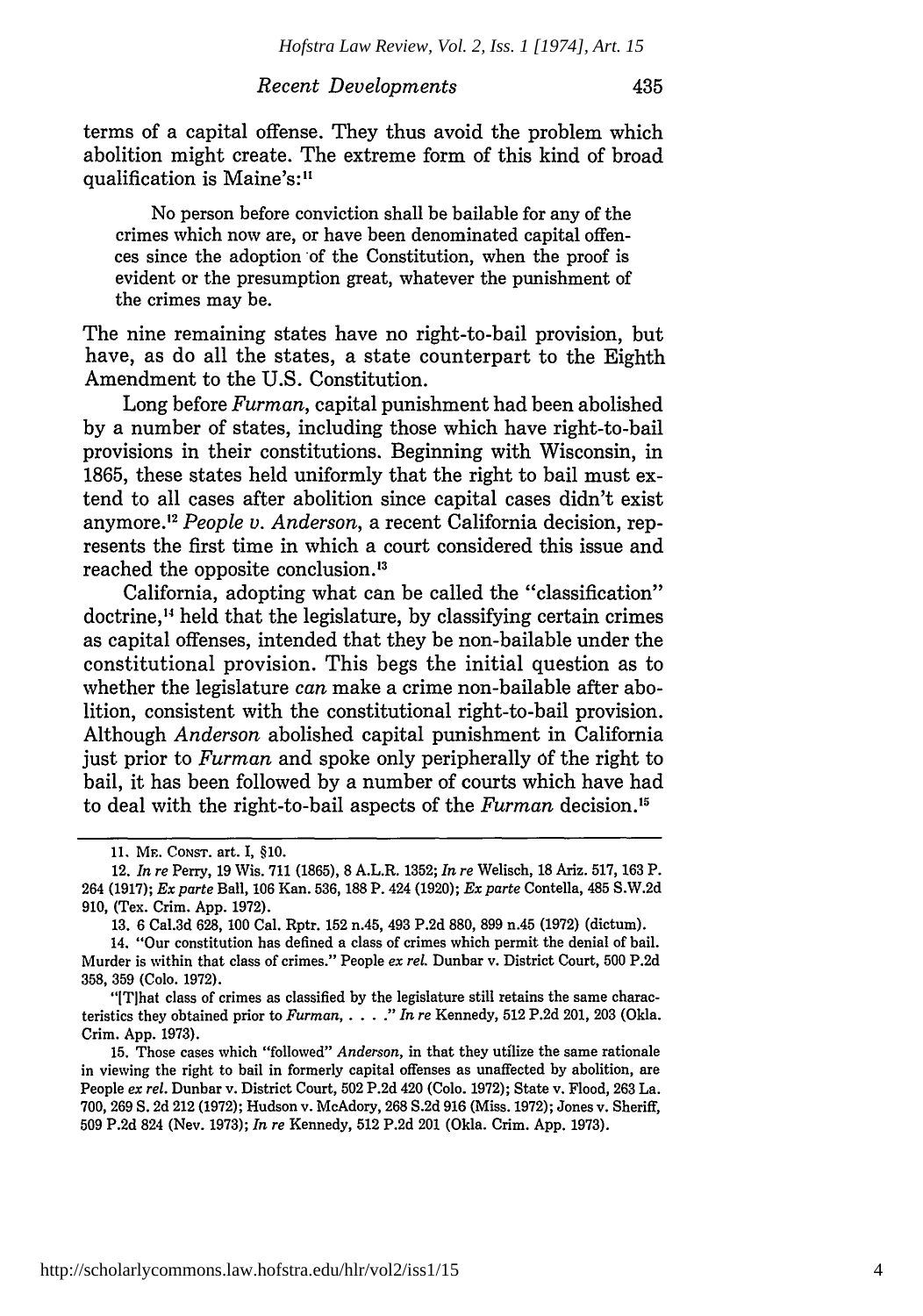[Vol. 2; 1974]

It was only by way of a footnote that *Anderson* addressed the problem, saying: <sup>16</sup>

The issue of the right to bail in cases in which the law has heretofore provided for the death penalty has been raised for the first time by the People and amici curiae on petition for rehearing. Although this question was never an issue in this case, we deem it appropriate to note that article I, section 6, of the California Constitution and section 1270 of the Penal Code, dealing with the subject of bail, refer to a category of offenses for which the punishment of death could be imposed and bail should be denied under certain circumstances. The law thus determined the gravity of such offenses both for the purpose of fixing bail before trial and for imposing punishment after conviction. Those offenses, of course, remain the same but under the decision in this case punishment by death cannot constitutionally be exacted. The underlying gravity of those offenses endures and the determination of their gravity for the purpose of bail continues unaffected by this decision. Accordingly, to subserve such purpose and subject to our future consideration of this issue in an appropriate proceeding, we hold they remain as offenses for which bail should be denied in conformity with article I, section 6, of the Constitution and Penal Code section 1270 when the proof of guilt is evident or the presumption thereof great.

A decision which deems it "appropriate" to reach a conclusion at one point, but feels compelled to make a holding "subject to our future consideration of this issue in an appropriate proceeding" would seem to lack considerable force, yet five, and possibly six, states have relied heavily on *Anderson* or its largely unexplored rationale, in reaching the same result.<sup>17</sup> In addition, Louisiana, while acknowledging "[t]he word 'capital' in criminal law has to do with the death penalty,"<sup>18</sup> has also followed the rationale of *Anderson* in holding that certain incidents which attach to capital crimes (12 man jury, unanimity, sequestration) would continue despite *Furman.*

It may be that underlying social considerations have modi-

dale, 449 Pa. **325, 296 A.2d 829 (1972);** *Ex parte* Contella, 485 **S.W.2d 910** (Texas **1972). f6. 6** Cal.3d **628, 100** Cal. Rptr. **152, 172** n.45, 493 **P.2d 880, 900** n.45 **(1972).**

436

In addition, Washington has indicated in State v. Haga, 81 Wash. **2d** 704, **504 P.2d 787 (1972)** that it will probably *follow Anderson,* although **Haga** concerned bail on *appeal.* Four states have disagreed with *Anderson. In re* Tarr, **109** Ariz. 264, **508 P.2d 728** (Ariz. **1973);** State v. Johnson, **61 N.J. 351,** 294 **A.2d** 245 **(1972);** Commonwealth v. Trues.

**<sup>17.</sup>** *See* note **15** *supra.*

**<sup>18.</sup>** State v. Holmes, **263** La. **685, 269 S.2d 207, 208 (1972).**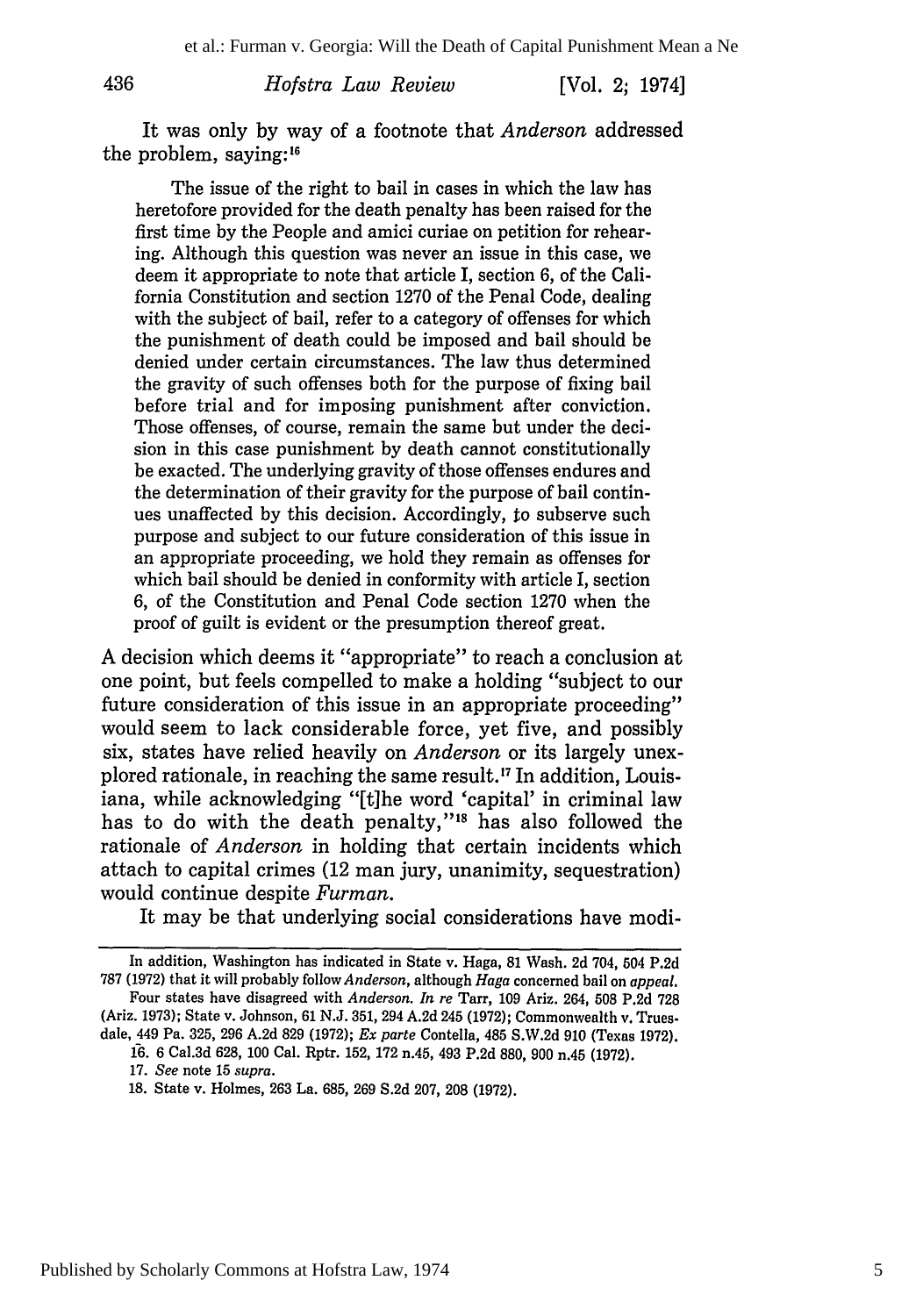fied the century-old view that abolition creates a universal right to bail in states with constitutional right-to-bail provisions.<sup>19</sup> The efforts to revive the death penalty after *Furman* reflect a belief that "capital offenders" should not remain among the living. This sentiment probably also would reject the idea that accused capital offenders should walk the streets freely prior to trial. The *Anderson* decision may accurately reflect this possibly changing social attitude.

What makes *Anderson* more surprising is the previous virtual unanimity on the definition of "capital crimes."<sup>20</sup> "The jurisprudence is replete with the definition of 'capital offense' and it is undeviating."<sup>21</sup> It has always been held that capital crimes are those for which the death penalty is possible.22 "It is universally held that a 'capital offense' is an offense for which a sentence of death may be imposed."<sup>23</sup>

In holding that an offense can be a capital crime for purposes of bail, but is not capital for purposes of punishment, the California court appears willing to violate the rule of constitutional construction which requires courts to give effect to the ordinary meaning of a term which appears unamibigously in the text.<sup>24</sup> The refusal to grant bail in formerly capital cases after abolition would require a court to read the constitutional provision guaranteeing bail "except for capital offenses" as saying, in effect, "except for murder in the first degree," (or whatever the previously capital offense happens to be) and to do so would seem "untenable from a constitutional standpoint."<sup>25</sup>

However, Mississippi held that denial of bail was still necessary after *Furman,* "so that utter chaos and confusion in the administration of criminal justice would not be the result of the

**23.** *In re* Tarr, **109** Ariz. 264, **508** P.2d 728, **728** (1973).

24. Where the state constitution frames its right-to-bail provision in terms of capital offenses or life imprisonment, the court need not strain the constitutional fabric in order to maintain those offenses non-bailable.

**25.** State v. Pett, **253** Minn. 439, **92** N.W.2d **205, 206** (1958).

<sup>19.</sup> State v. Flood, **263** La. 700, **269 S.2d** 212, **215** (1972) (dissenting opinion).

<sup>20.</sup> WORDS **AND** PHRASES, "Capital Crime," "Capital Felony," "Capital Offense."

For support for the proposition that the death penalty must be possible for there to be a capital crime, *see* Fitzpatrick v. United States, 178 U.S. 304 (1900); Rakes v. United States, 212 U.S. **55 (1909).**

<sup>21.</sup> State v. Flood, **263** La. 700, **269** S.2d 212, **215** (1972) (dissenting opinion).

**<sup>22.</sup>** State v. Christensen, **165** Kansas **585, 195** P.2d **592** (1948); *Ex parte* Welsh, **236** Mo. App. **1129, 162** S.W.2d **358** (1942); *Ex parte* Dusenberry, **97** Mo. 504, 11 S.W. **217** (1889); Commonwealth v. Boyle, 412 Pa. **398, 195** A.2d **97 (1963);** *Ex parte* Ball, **106** Kan **536,** 188 P. 424 (1920).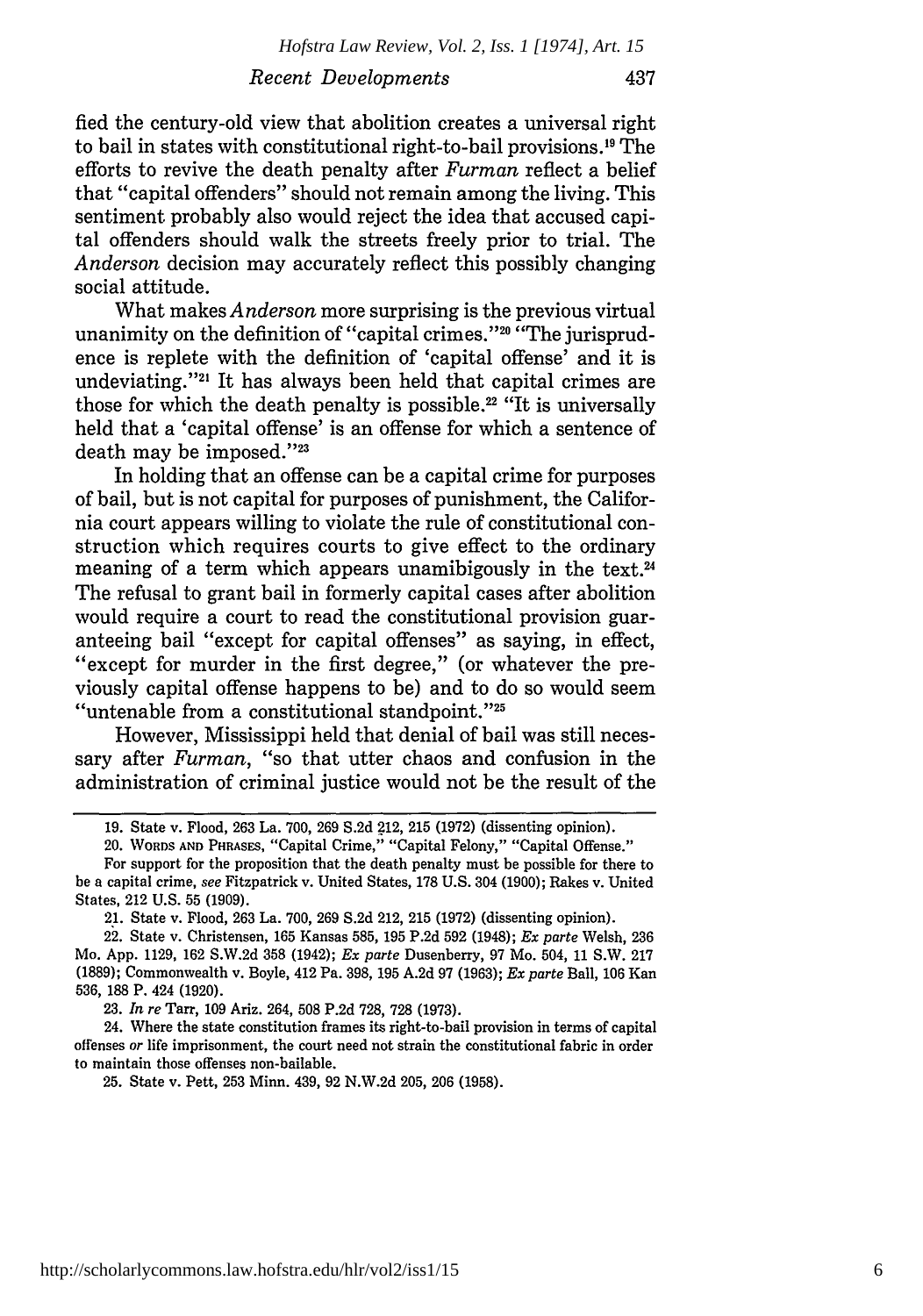*Hofstra Law Review* 438 [Vol. **2,** 1974]

abolition of the death penalty."<sup>26</sup> The court, however, went on to state that, "[i]n order to retain the constitutional plan for the designation of capital offenses, we hold that a capital cases is any case where the permissible punishment prescribed by the Legislature is death, even though such penalty may not be inflicted since the decision of *Furman* **.... 127** The problem that arises from this approach is that the legislature might also circumvent the constitutional right-to-bail provision by so designating a particular crime as capital by affixing an unenforceable death penalty upon it.

The dissent in the Mississippi case claimed the court was yielding to constitutional amendment by judicial fiat. That state court had long refused to abolish capital punishment by this method (a method which the dissent felt had been used in *Furman)* and such an approach was no more acceptable to soften *Furman's* impact, according to the dissent, than to reach *Furman's* conclusion. <sup>28</sup>

New Jersey expressly rejected the footnote in *Anderson* as unacceptable dictum, adding:<sup>29</sup>

The underlying motive for denying bail in capital cases was to assure the accused's presence at the trial. In a choice between hazarding his life before a jury and forfeiting his or his sureties' property, the framers of the many state Constitutions felt that an accused would probably prefer the latter. But when life was not at stake and consequently the strong flight-urge was not present, the framers obviously regarded the right to bail as imperatively present.

It would seem that the split between those states adhering to *Anderson's* rationale, and those adhering to the rationale of the New Jersey and earlier abolition cases, is a result of differences in their view of the function of bail. New Jersey pointed to the punishment as the determinative element, being relevant to the likelihood of flight. The severeity of the possible punishment is therefore related to the traditional purpose of bail. *Anderson* and its followers, on the other hand, concentrate on the underlying "gravity of the offense" without telling us how this relates at all to the function of bail or its denial.

<sup>26.</sup> Hudson v. McAdory, **268 S.2d** 916, **921** (Miss. 1972).

<sup>27.</sup> *Id.* at 923.

<sup>28.</sup> *Id.* at 927.

<sup>29.</sup> State v. Johnson, 61 N.J. 351, 360, 294 A.2d 245, 250 (1972).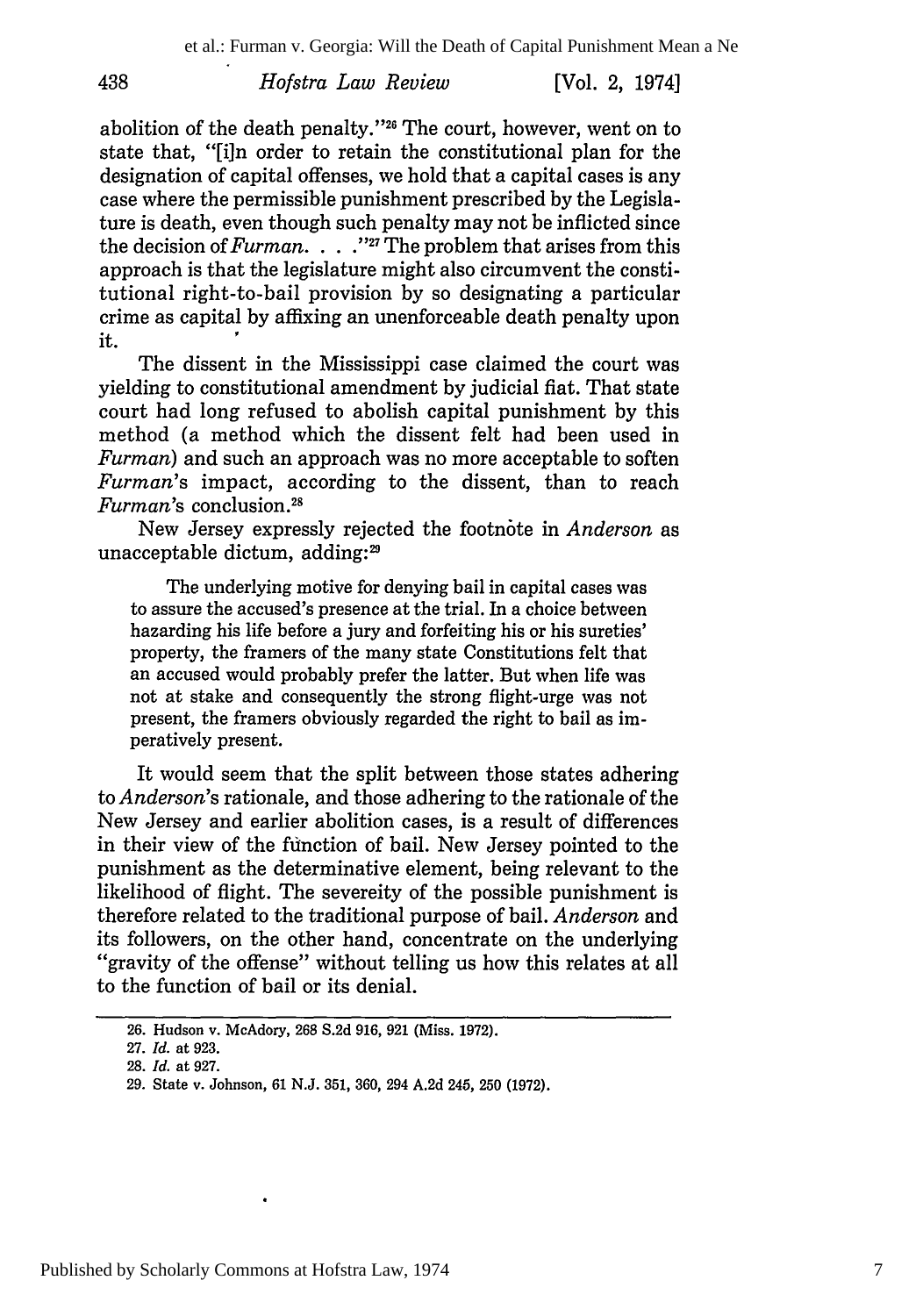#### *Recent Developments*

Courts have consistently emphasized that it is the possiblity of capital punishment, rather than the gravity of the offense itself, which is the essential factor in the decision to deny the right to bail. For instance, where the defendant has committed a capital crime under conditions which might render him non-bailable, but he is a minor and thus immune to the death penalty, it has been held that he is therefore bailable.<sup>30</sup> Where mitigating circumstances indicate that the offense will not be punishable by death, the offender has been held bailable.<sup>31</sup> Although the rightto-bail provisions have not been held to guarantee bail on appeal,<sup>32</sup> it has nevertheless been held that, when granted, bail on appeal extends to a defendant who had been accused of a capital crime but who had been convicted of second-degree murder, since he was no longer subject to the threat of the death penalty.<sup>33</sup>

All forty-one right-to-bail states further modify the capital crimes qualification with the phrase, "where the proof is evident or the presumption great," or essentially identical words. It has been held that this applies not merely to proof of the offense, but in addition requires proof to indicate the death penalty would probably be inflicted.<sup>34</sup> "The term, 'proof is evident' means... that upon a hearing of the facts before the court a dispassionate jury would, upon such evidence, not only convict but would assess the death penalty."<sup>35</sup> This supports the New Jersey view that the real threat of capital punishment is the relevant factor in the consideration of bail in these states. This view is also especially pertinent since it is an interpretation of the phrase which modifies the capital crimes qualification, and thus sheds some light on what some courts, at least, view the intent of that qualification to be. By adding the phrase, "where the proof is evident or the presumption great," if this view is right, the framers clearly meant that not only must the defendant be accused of a capital crime, but he. must be in great danger of receiving the death penalty. The gravity of the offense, then, divorced from the pun-

34. *Ex parte* Contella, 485 S.W.2d 910 (Texas 1972), and cases cited therein. *See also Ex parte* Tindall, 111 Tex. Crim. 2d 444, 15 S.W. 2d 24 (Texas 1929).

<sup>30.</sup> *Ex parte* Walker, 28 Tex. App. 246, 13 S.W. 861 (1889).

<sup>31.</sup> State v. Klingman, 14 Iowa 404 (1862).

<sup>32.</sup> Universal right to bail on appeal would be intolerable, because "the result would be that all convicted persons of all crimes could be admitted to bail, even after judgments were affirmed in the highest courts of the state." *Ex parte* Halsey, 124 Ohio St. 318, 178 N.E. 271, 272 (1931).

<sup>33.</sup> Commonwealth v. Caye, 447 Pa. 213, 290 A.2d 244 (1972).

<sup>35.</sup> *Ex parte* Contella, 485 S.W.2d 910, 911 (Texas 1972).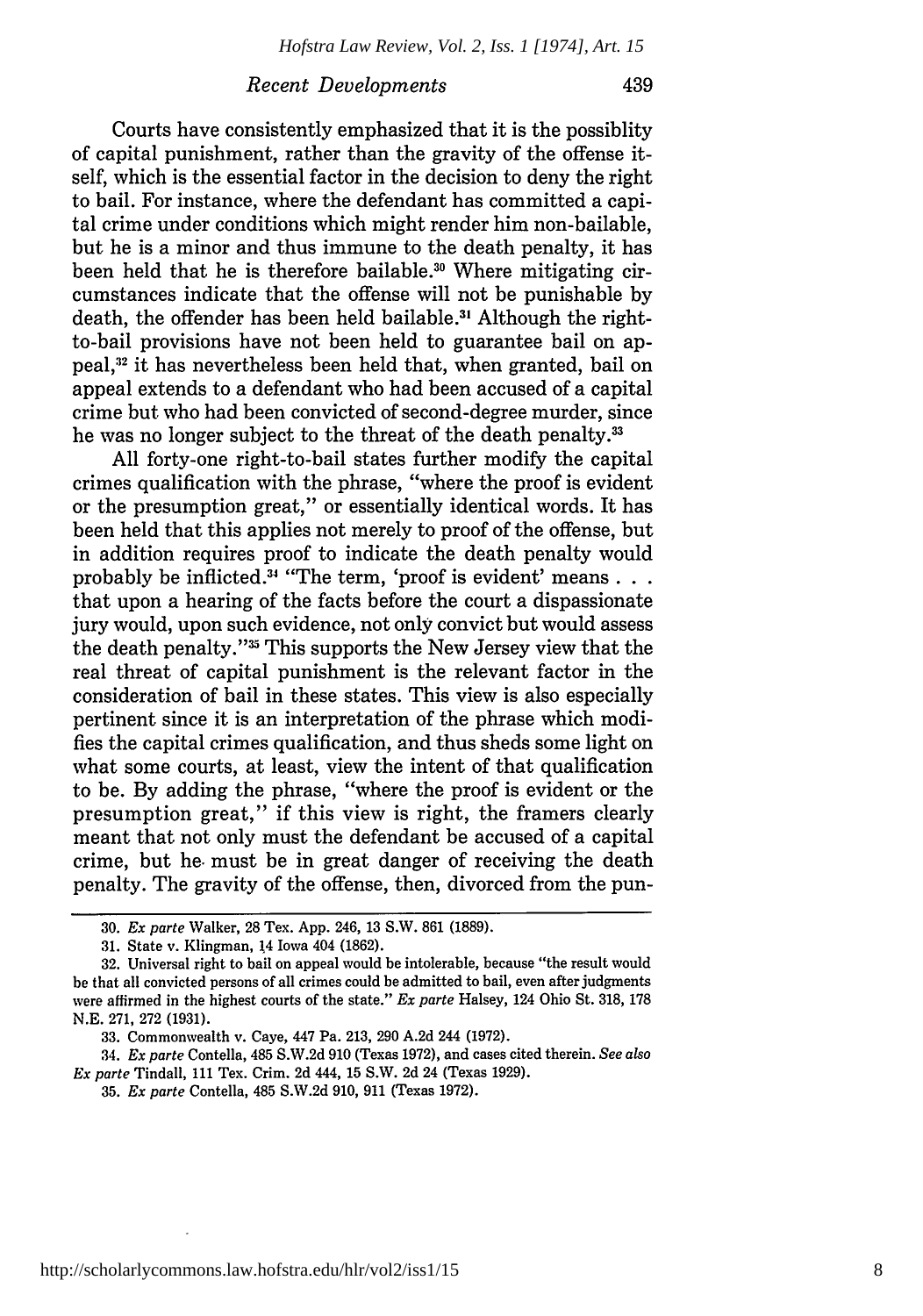[Vol. 2, 1974]

ishment, acquires very little relevance.

To be consistent with the accepted theory of bail and the intent of the framers, the unstated assumption of *Anderson* must be that the "gravity of the offense," apart from the punishment, is related to the likelihood of flight. Persons accused of formerly capital crimes should have a higher propensity for flight, even after abolition. Further, implicit in the *Anderson* view is the assumption that the framers of the right-to-bail provisions must also have been acting under this belief." Having nowhere stated this assumption, however, *Anderson* leaves us to question its basis without the aid of supporting materials or precedent. It would seem at least arguable that the type of person who commits a capital crime, absent the threat of capital punishment, would be no more likely to flee than the person accused of a crime punishable by life imprisonment, or, in fact, the person accused of a crime characterized by deception and dishonesty. Embezzlement, larceny, fraud, would all seem to be committed by persons who are at least as likely to flee as those accused of capital crimes, who, for the most part, are murderers and rapists.

Although murderers and rapists are no paradigms of honesty, to say nothing of virtue, there is no reason to believe that the framers seriously desired to foreclose the possibility of bail to such accused criminals because they were less trustworthy than defendants accused of countless other crimes. Absent any support for such a belief, which the "classification" courts have not offered, the traditional theory offered by New Jersey seems much more appealing.

"Classification" courts have probably adopted a different theory of bail entirely-one that considers the danger to the public as well as the likelihood of flight. Although it is not consistent with the traditional view of bail, it is certainly consistent with the realities of crime. The likelihood of danger to the public by a thief

<sup>36.</sup> An interesting modem-day counterpart to the postulated intent occurred in somewhat inverse fashion in the attempt to abolish capital punishment through constitutional amendment in Montana. **"A** separately submitted proposition against the death penalty which would have deleted from this section: 'except for capital offenses, when the proof is evident or the presumption great' was not adopted **by** the electorate." Compilers Note, **MONT.** CONsT. art. **HI,** §21 (Supp. **1973).** The assumption of those who authored that proposition of course was that the original framers of the state constitution meant the qualification on the right to bail to apply only so long as there was capital punishment. Therefore, were the proposition to pass, and thus abolish capital punishment, the authors must have concluded that the qualification relating to capital punishment and bail must also be abolished.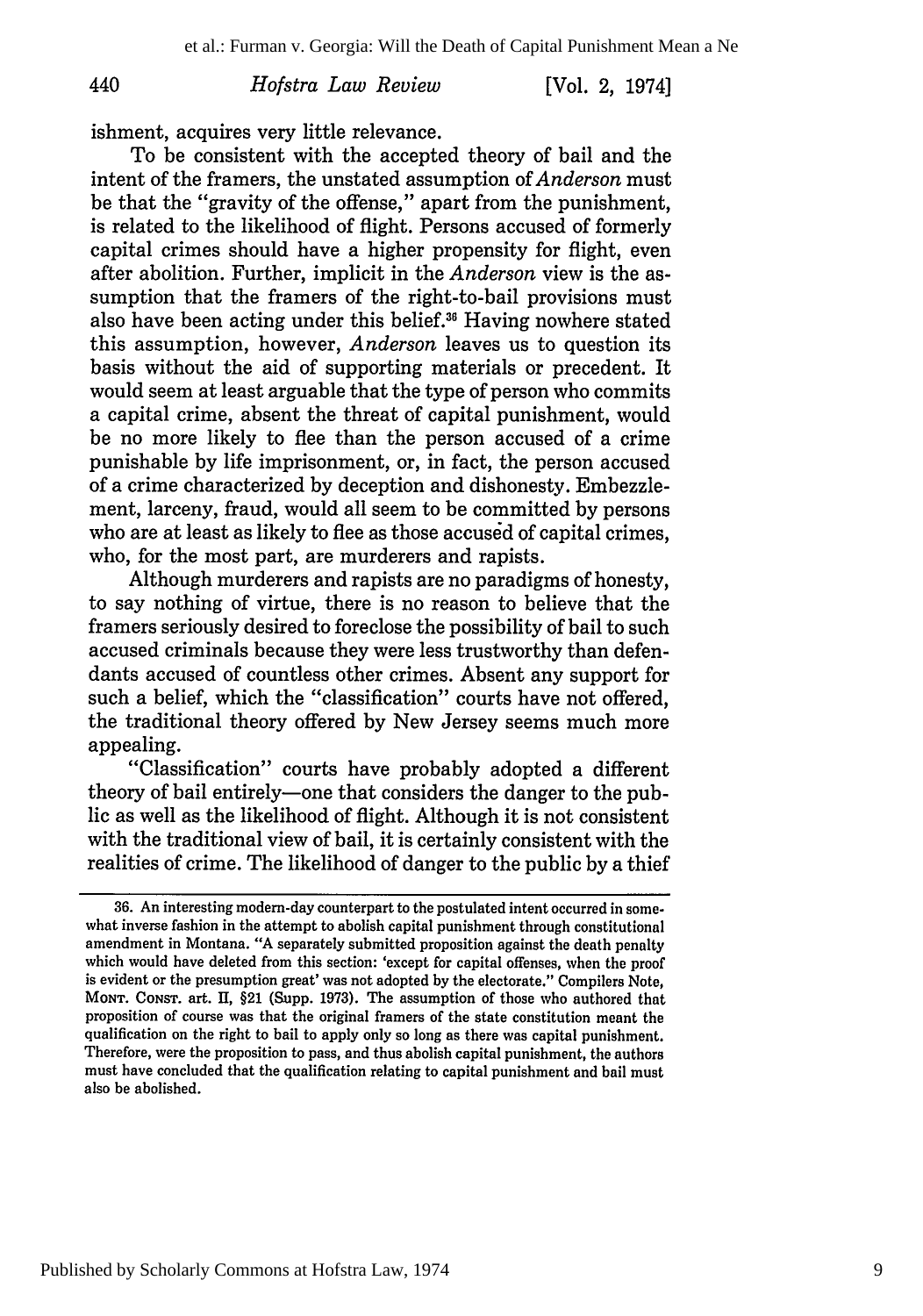441

#### *Recent Developments*

on bail committing more thefts is far less than that of a multiple murderer continuing to ply his trade while awaiting trial. "The fact is," said Justice Marshall in *Furman,* ". **.** . that murderers are extremely unlikely to commit other crimes either in prison or upon their release."<sup>37</sup> Despite the low recidivism rate of murderers, the danger posed by the random few who do repeat might conceivably be greater than that of less violent criminals characterized by higher recidivism. And, since rape comprises a significant proportion of capital crimes (two of the three defendants in *Furman* were convicted of rape), the low recidivism of murderers is not wholly relevant to a consideration of capital crimes in general.

It may be time to reexamine our concept of bail if a substantial number of courts feel the need to base it on factors other than the likelihood of flight. In fact, it might take an ostrich to believe the traditional theory of bail goes unmodified in its application. The fact that bail is set at the discretion of the judge not only permits him to "set" bail but also to effectively deny it by setting it too high, thereby preventing the release of allegedly dangerous defendants.<sup>38</sup>

Further, the guidelines for setting bail along traditional lines seem to encompass some un-traditional elements. For instance, most courts consider the "seriousness of the offense" in setting bail, rather than the *character* of the offense (which they could do by examining, for example, the elements of deception, fraud, and general trustworthiness). The conclusion is almost inescapable that the courts thereby consider the danger to the community. Despite the fact that Pennsylvania followed New Jersey in holding bail was available to all defendants after *Furman,* its court ruled that "anticipated criminal activity alone cannot stand as grounds for denial of bail. This, however, is not to say it cannot be considered. . . **.,39**

Both the Minnesota and Pennsylvania courts suggested con-

<sup>37.</sup> Furman v. Georgia, 408 U.S. 238, 355 (1972).

<sup>38. &</sup>quot;Nothing we say in this opinion should in any way limit the trial court in setting an appropriate bond commensurate with the crime and the propensity, if any, of the defendant to leave the jurisdiction pending trial." *In re* Tarr, 109 Ariz. 264, 508 P.2d 728, 729 (Ariz. 1973). The implication that there may be no propensity to leave, but that bail should still be set commensurate with the crime, is obviously inconsistent with the traditional theory of bail. *Tarr,* incidentally, *followed* the New Jersey view that the right to bail cannot be foreclosed from formerly capital offenders. *See* State v. Johnson, 61 N.J. 351, 294 A.2d 245 (1972).

<sup>39.</sup> Commonwealth v. Truesdale, 449 Pa. 325, 296 A.2d 829, 236 (1972).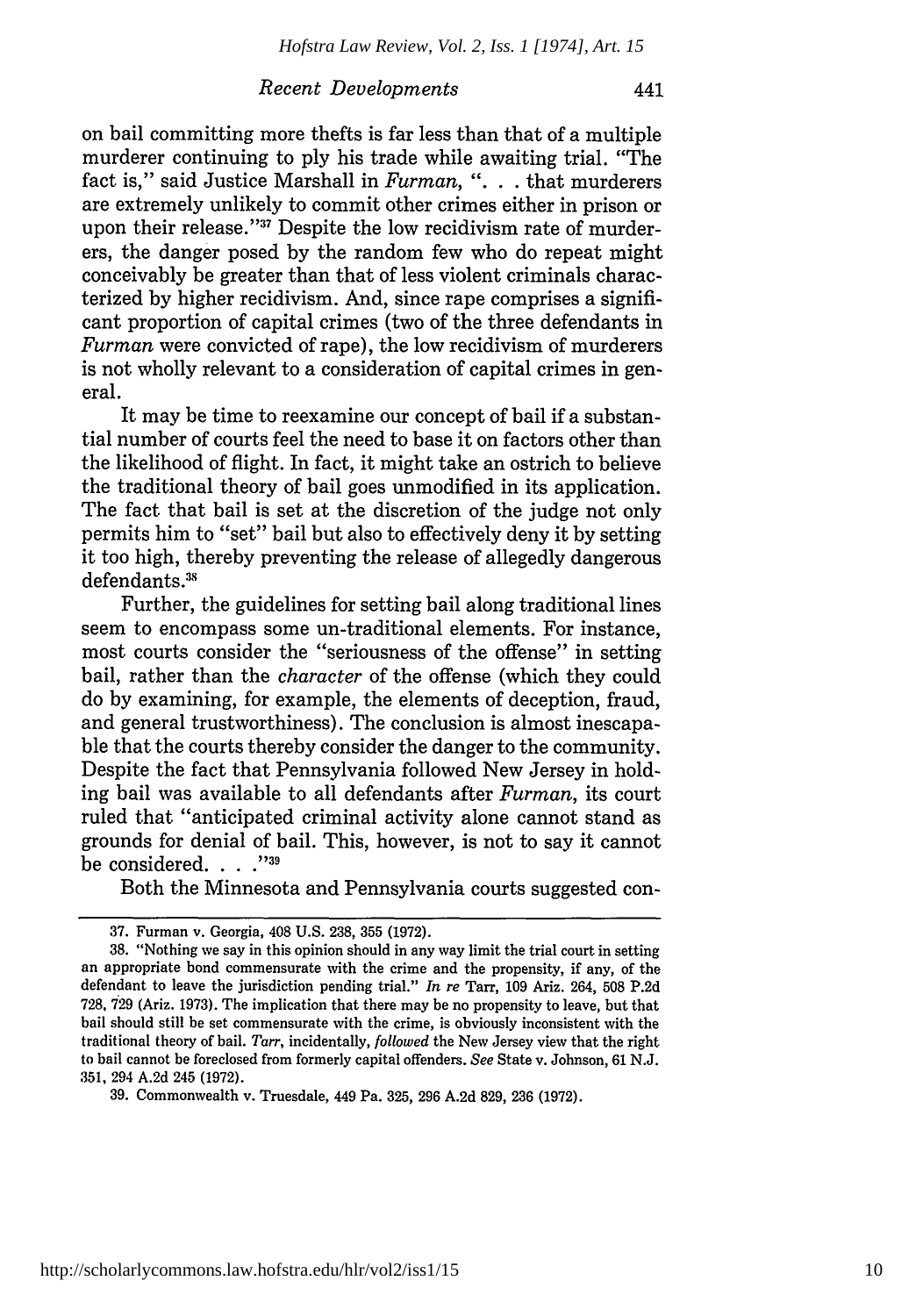[Vol. **2,** 1974]

stitutional amendments as one remedy for the problem caused by the abolition of capital punishment. The Maine amendment, discussed previously, seems to do the job nicely. On the other hand, at least one court- has noted that the problem is more basic, extending beyond the right-to-bail provision itself and lying at the very heart of the bail concept. "Bail is not a means for punishing defendants  $\ldots$  nor for protecting the public safety."<sup>40</sup> This court (the same California court which decided *Anderson* one year earlier) went on to say:<sup>41</sup>

We are compelled to the conclusion that the detention of persons dangerous to themselves or others is not contemplated within our criminal bail system, and if it becomes necessary to detain such persons, authorization therefor must be found elsewhere, either in existing or future provisions of the law.

In a footnote,<sup>42</sup> the court pointed out that civil commitment is one method that has been used for confinement of persons absent criminal conviction.

But the problem is more than one of legalistic niceties. The dilemma which results when bail is used, implicitly or otherwise, for purposes of preventive detention, is unavoidable regardless of which label is attached to it. Substantive aspects of preconviction confinement must be considered. Merely calling baildenial "civil commitment" will not resolve the conflict between basic principles of criminal justice (such as the presumption of innocence) and the desire to protect the community from possibly dangerous suspects which arises from the very act of confinement without conviction. It will not be resolved unless civil commitment is treated substantively differently than bail-denial itself. Unless the courts view such civil commitment differently than bail-denial, unless the prisoner is treated differently, and unless society thinks of it (and therefore the confinee) differently, such confinement will conflict not only with the right-to-bail provisions of the many state constitutions, but also with the concepts of bail which underly them.

#### **CONCLUSION**

The departure which the *Anderson* rationale represents, from the traditional concept of bail, is an important one. Wrapped in

<sup>40.</sup> *In re* Underwood, 107 Cal. Rptr. 401, 403, **508** P.2d 721, 723 (1973).

<sup>41.</sup> *Id.* at 724.

<sup>42.</sup> *Id.* n.8.